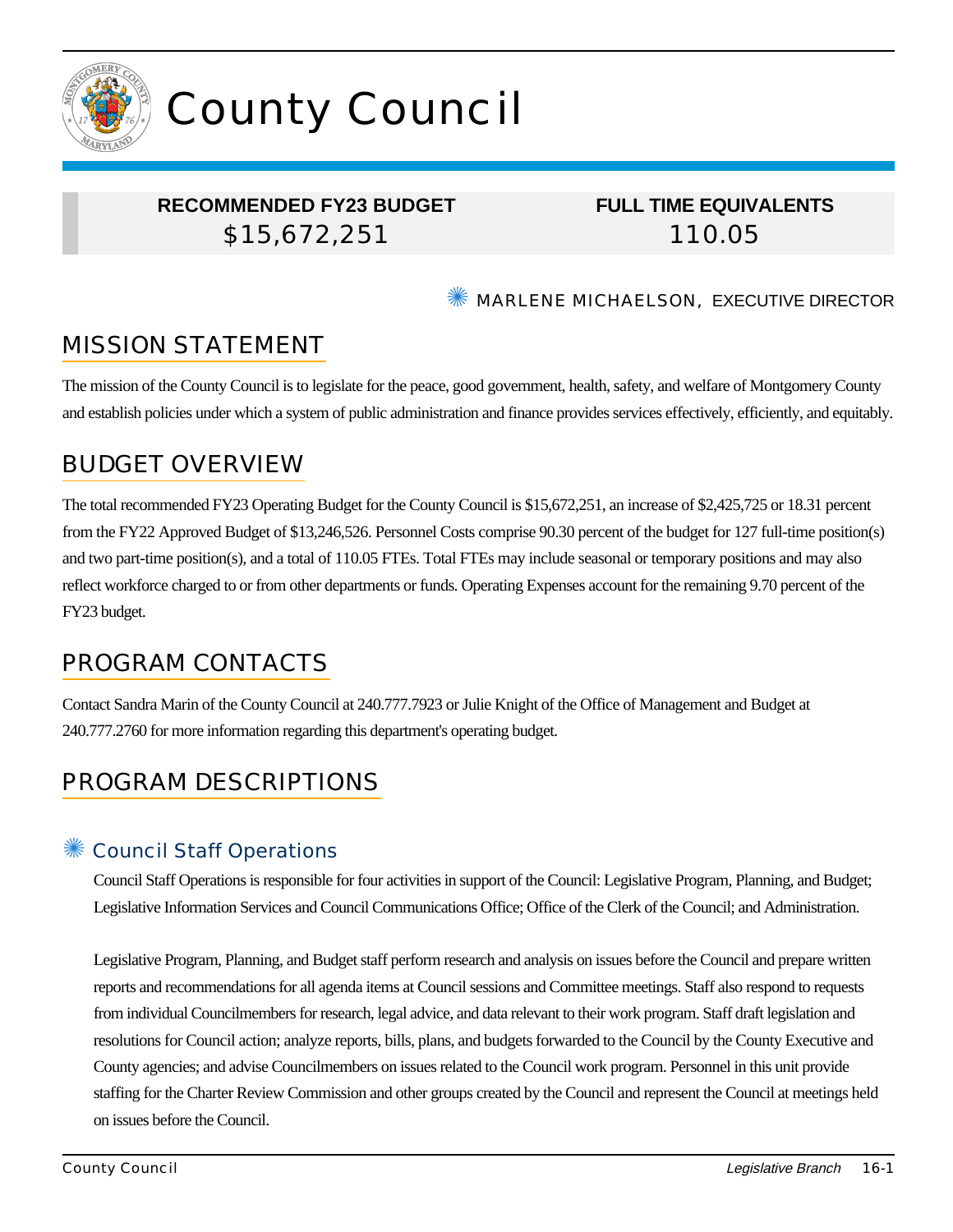Legislative Information Services and Council Communications Office staff perform the public relations function of the Council. In order to facilitate two-way communication between the Council and County residents, staff prepare informational materials, serve as first-line telephone contact with the public, provide information about the legislative process, update the Council's website, and produce programs for the County's cable channel. Staff inform Councilmembers of the views of citizens through a correspondence control system, telephone tabulation system, and documentation of petitions. Legislative Information Services arranges for and provides notice of public hearings, and assembles packets of background material for Councilmembers, the press, and the public.

The Office of the Clerk of the Council prepares and maintains all official records of the Council; attends meetings of the Council; writes minutes; processes resolutions and legislation; prepares Council and Committee agendas; arranges for both regular and special meetings; and tracks sunset, expiration, and deadline dates of legislation and regulations.

Administration performs the Council's personnel, procurement, payroll, and budgetary functions; provides supervision; manages the automation system for the legislative branch; monitors inventory and office space; coordinates program issues; and serves as the liaison between Councilmembers and program staff. The staff in this unit contribute to the Legislative Program, Planning, and Budget work program. The administrative staff also provide staff orientation, training for the automation and telephone systems, backup support for all programs, volunteer coordination, and receptionist coverage for Councilmember offices.

| <b>FY23 Recommended Changes</b>                                                                                                                                                                          | <b>Expenditures</b> | <b>FTES</b> |
|----------------------------------------------------------------------------------------------------------------------------------------------------------------------------------------------------------|---------------------|-------------|
| <b>FY22 Approved</b>                                                                                                                                                                                     | 6,230,543           | 37.23       |
| Enhance: FY22 Mid Year Position Changes                                                                                                                                                                  | 760,078             | 9.00        |
| Increase Cost: Additional Expenditures for Council Staff                                                                                                                                                 | 49.082              | 0.00        |
| Increase Cost: Operating Expenses                                                                                                                                                                        | 14,600              | 0.00        |
| Technical Adj: Position Change from Part-time to Full-time                                                                                                                                               | 0                   | 0.22        |
| Technical Adj: FY22 Approved position                                                                                                                                                                    | $\mathbf 0$         | 1.00        |
| Decrease Cost: Lapse Manager II Position                                                                                                                                                                 | (197, 203)          | 0.00        |
| Multi-program adjustments, including negotiated compensation changes, employee benefit changes,<br>changes due to staff turnover, reorganizations, and other budget changes affecting multiple programs. | (267, 117)          | (2.90)      |
| <b>FY23 Recommended</b>                                                                                                                                                                                  | 6,589,983           | 44.55       |

#### ✺ Councilmember Offices

The nine elected County Councilmembers enact all local laws, oversee zoning and planning, appropriate funding for the budgets of public agencies, establish spending affordability guidelines, set property tax rates, and meet as the County Board of Health. The Council holds regular weekly sessions, conducts public hearings, and worksessions throughout the year. Each Councilmember serves on two of the following six Council Committees: Education and Culture; Health and Human Services; Government Operations and Fiscal Policy; Planning, Housing, and Economic Development; Public Safety; and Transportation and Environment. Five Councilmembers are elected by district, and four are elected Countywide. Councilmembers have staffs which are responsible for carrying out their work programs. The County Charter provides for a Confidential Aide for each Councilmember. Staff may consist of interns, analysts, legislative services coordinators, legislative senior aides, and other administrative personnel.

| <b>FY23 Recommended Changes</b> | <b>Expenditures</b> | <b>FTES</b> |
|---------------------------------|---------------------|-------------|
| <b>FY22 Approved</b>            | 7.015.983           | 50.60       |

16-2 Legislative Branch FY23 Operating Budget and Public Services Program FY23-28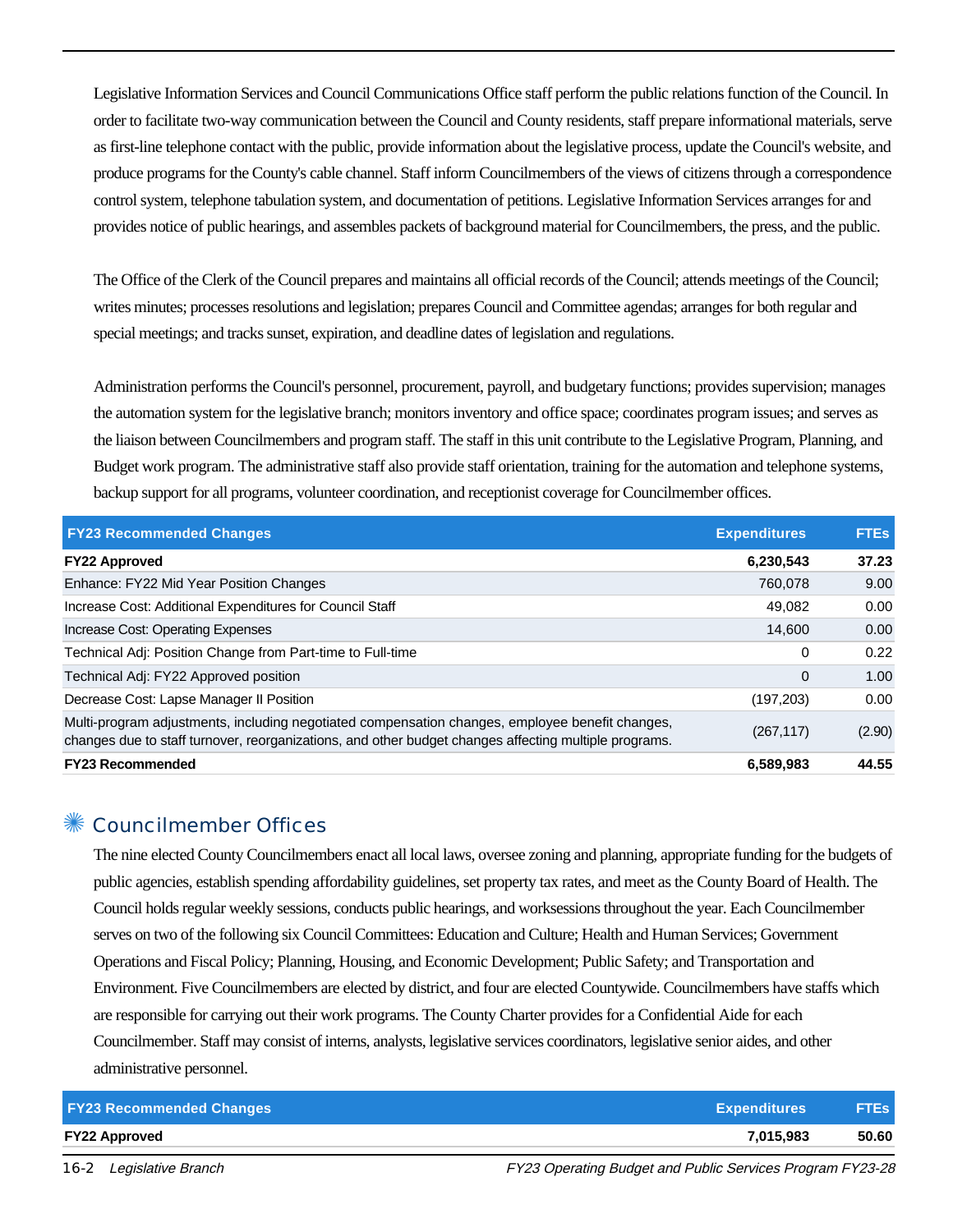| <b>FY23 Recommended Changes</b>                                                                                                                                                                          | <b>Expenditures</b> | <b>FTEs</b> |
|----------------------------------------------------------------------------------------------------------------------------------------------------------------------------------------------------------|---------------------|-------------|
| Enhance: New Council Member Offices                                                                                                                                                                      | 965,268             | 12.00       |
| Increase Cost: One-time Expenditures Necessary for Quadrennial Turnover                                                                                                                                  | 400.000             | 0.00        |
| Increase Cost: Additional Expenditures for New Council Member offices                                                                                                                                    | 198.764             | 0.00        |
| Increase Cost: Operating Expenses                                                                                                                                                                        | 35.646              | 0.00        |
| Multi-program adjustments, including negotiated compensation changes, employee benefit changes,<br>changes due to staff turnover, reorganizations, and other budget changes affecting multiple programs. | 466.607             | 2.90        |
| <b>FY23 Recommended</b>                                                                                                                                                                                  | 9,082,268           | 65.50       |

#### BUDGET SUMMARY

|                                            | <b>Actual</b><br><b>FY21</b> | <b>Budget</b><br><b>FY22</b> | <b>Estimate</b><br><b>FY22</b> | <b>Recommended</b><br><b>FY23</b> | %Chg<br><b>Bud/Rec</b> |
|--------------------------------------------|------------------------------|------------------------------|--------------------------------|-----------------------------------|------------------------|
| <b>COUNTY GENERAL FUND</b>                 |                              |                              |                                |                                   |                        |
| <b>EXPENDITURES</b>                        |                              |                              |                                |                                   |                        |
| Salaries and Wages                         | 8,441,806                    | 9,208,102                    | 9,277,612                      | 11,200,486                        | 21.6%                  |
| <b>Employee Benefits</b>                   | 2,397,491                    | 2,568,710                    | 2,568,710                      | 2,951,437                         | 14.9%                  |
| <b>County General Fund Personnel Costs</b> | 10,839,297                   | 11,776,812                   | 11,846,322                     | 14, 151, 923                      | 20.2%                  |
| <b>Operating Expenses</b>                  | 599,717                      | 1,469,714                    | 1,466,201                      | 1,520,328                         | 3.4 %                  |
| <b>County General Fund Expenditures</b>    | 11,439,014                   | 13,246,526                   | 13,312,523                     | 15,672,251                        | 18.3 %                 |
| <b>PERSONNEL</b>                           |                              |                              |                                |                                   |                        |
| Full-Time                                  | 96                           | 94                           | 94                             | 127                               | 35.1%                  |
| Part-Time                                  | 7                            | 9                            | 9                              | 2                                 | $-77.8%$               |
| <b>FTEs</b>                                | 87.43                        | 87.83                        | 87.83                          | 110.05                            | 25.3%                  |
| <b>County General Fund Revenues</b>        | $\bf{0}$                     | $\bf{0}$                     | $\bf{0}$                       | $\mathbf{0}$                      |                        |
| <b>GRANT FUND - MCG</b>                    |                              |                              |                                |                                   |                        |
| <b>EXPENDITURES</b>                        |                              |                              |                                |                                   |                        |
| Salaries and Wages                         | 5,364                        | $\mathsf 0$                  | $\pmb{0}$                      | 0                                 |                        |
| <b>Employee Benefits</b>                   | 0                            | 0                            | $\Omega$                       | 0                                 |                        |
| <b>Grant Fund - MCG Personnel Costs</b>    | 5,364                        | $\bf{0}$                     | $\bf{0}$                       | $\bf{0}$                          |                        |
| <b>Grant Fund - MCG Expenditures</b>       | 5,364                        | $\mathbf 0$                  | $\mathbf{0}$                   | $\mathbf{0}$                      |                        |
| <b>PERSONNEL</b>                           |                              |                              |                                |                                   |                        |
| Full-Time                                  | 0                            | 0                            | 0                              | 0                                 |                        |
| Part-Time                                  | 0                            | 0                            | $\mathbf 0$                    | 0                                 |                        |
| <b>FTEs</b>                                | 0.00                         | 0.00                         | 0.00                           | 0.00                              |                        |
| <b>REVENUES</b>                            |                              |                              |                                |                                   |                        |

| <b>Federal Grants</b>            | 5.364      | 0          | 0          | 0          |       |
|----------------------------------|------------|------------|------------|------------|-------|
| <b>Grant Fund - MCG Revenues</b> | 5.364      | $\bf{0}$   | $\bf{0}$   | 0          |       |
| DEPARTMENT TOTALS                |            |            |            |            |       |
| <b>Total Expenditures</b>        | 11,444,378 | 13.246.526 | 13,312,523 | 15,672,251 | 18.3% |
| <b>Total Full-Time Positions</b> | 96         | 94         | 94         | 127        | 35.1% |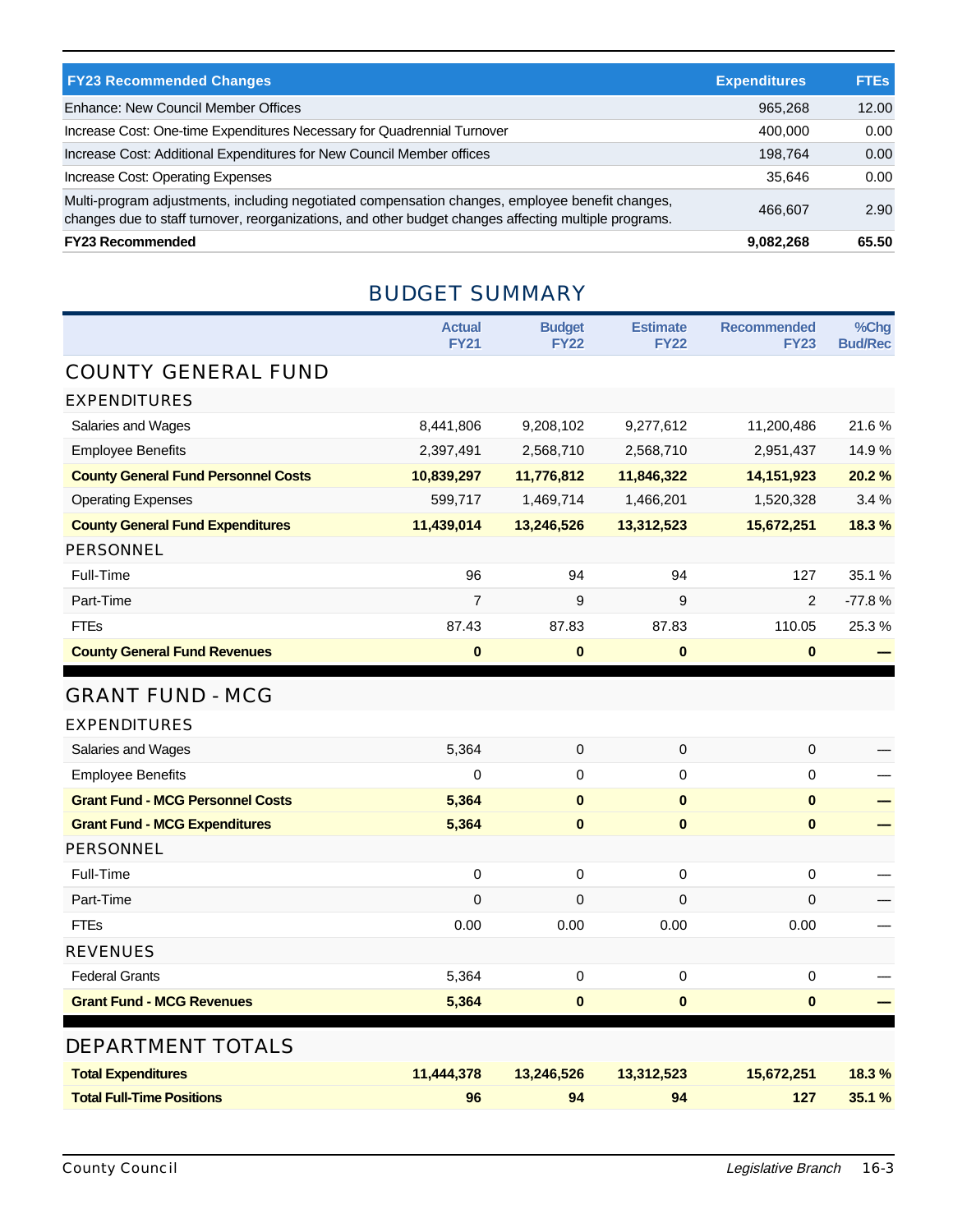#### BUDGET SUMMARY

|                                  | <b>Actual</b><br><b>FY21</b> | <b>Budget</b><br><b>FY22</b> | <b>Estimate</b><br><b>FY22</b> | <b>Recommended</b><br><b>FY23</b> | %Chg<br><b>Bud/Rec</b>                                                                                                                                                                                                                                                                                                                                                                                                                                                     |
|----------------------------------|------------------------------|------------------------------|--------------------------------|-----------------------------------|----------------------------------------------------------------------------------------------------------------------------------------------------------------------------------------------------------------------------------------------------------------------------------------------------------------------------------------------------------------------------------------------------------------------------------------------------------------------------|
| <b>Total Part-Time Positions</b> |                              | 9                            | 9                              |                                   | $-77.8%$                                                                                                                                                                                                                                                                                                                                                                                                                                                                   |
| <b>Total FTEs</b>                | 87.43                        | 87.83                        | 87.83                          | 110.05                            | 25.3%                                                                                                                                                                                                                                                                                                                                                                                                                                                                      |
| <b>Total Revenues</b>            | 5,364                        | 0                            |                                |                                   | $\frac{1}{2} \left( \frac{1}{2} \right) \left( \frac{1}{2} \right) \left( \frac{1}{2} \right) \left( \frac{1}{2} \right) \left( \frac{1}{2} \right) \left( \frac{1}{2} \right) \left( \frac{1}{2} \right) \left( \frac{1}{2} \right) \left( \frac{1}{2} \right) \left( \frac{1}{2} \right) \left( \frac{1}{2} \right) \left( \frac{1}{2} \right) \left( \frac{1}{2} \right) \left( \frac{1}{2} \right) \left( \frac{1}{2} \right) \left( \frac{1}{2} \right) \left( \frac$ |

#### FY23 RECOMMENDED CHANGES

|                                                                                                 | <b>Expenditures</b> | <b>FTEs</b> |
|-------------------------------------------------------------------------------------------------|---------------------|-------------|
| <b>COUNTY GENERAL FUND</b>                                                                      |                     |             |
| <b>FY22 ORIGINAL APPROPRIATION</b>                                                              | 13,246,526          | 87.83       |
| <b>Changes (with service impacts)</b>                                                           |                     |             |
| Enhance: New Council Member Offices [Councilmember Offices]                                     | 965,268             | 12.00       |
| Enhance: FY22 Mid Year Position Changes [Council Staff Operations]                              | 760,078             | 9.00        |
| <b>Other Adjustments (with no service impacts)</b>                                              |                     |             |
| Increase Cost: One-time Expenditures Necessary for Quadrennial Turnover [Councilmember Offices] | 400,000             | 0.00        |
| Increase Cost: Additional Expenditures for New Council Member offices [Councilmember Offices]   | 198,764             | 0.00        |
| Increase Cost: Annualization of FY22 Compensation Increases                                     | 156,052             | 0.00        |
| Increase Cost: FY23 Compensation Adjustment                                                     | 144,011             | 0.00        |
| Increase Cost: Additional Expenditures for Council Staff [Council Staff Operations]             | 49,082              | 0.00        |
| Increase Cost: Operating Expenses [Councilmember Offices]                                       | 35,646              | 0.00        |
| Increase Cost: Operating Expenses [Council Staff Operations]                                    | 14,600              | 0.00        |
| Increase Cost: Printing and Mail Adjustment                                                     | 368                 | 0.00        |
| Technical Adj: Position Change from Part-time to Full-time [Council Staff Operations]           | 0                   | 0.22        |
| Technical Adj: FY22 Approved position [Council Staff Operations]                                | $\Omega$            | 1.00        |
| Decrease Cost: Retirement Adjustment                                                            | (100, 941)          | 0.00        |
| Decrease Cost: Lapse Manager II Position [Council Staff Operations]                             | (197, 203)          | 0.00        |
| <b>FY23 RECOMMENDED</b>                                                                         | 15,672,251 110.05   |             |

#### PROGRAM SUMMARY

| <b>Program Name</b>             |              | <b>FY22 APPR</b><br><b>Expenditures</b> | <b>FY22 APPR</b><br><b>FTEs</b> | <b>FY23 REC</b><br><b>Expenditures</b> | <b>FY23 REC</b><br><b>FTEs</b> |
|---------------------------------|--------------|-----------------------------------------|---------------------------------|----------------------------------------|--------------------------------|
| <b>Council Staff Operations</b> |              | 6,230,543                               | 37.23                           | 6,589,983                              | 44.55                          |
| Councilmember Offices           |              | 7.015.983                               | 50.60                           | 9,082,268                              | 65.50                          |
|                                 | <b>Total</b> | 13,246,526                              | 87.83                           | 15,672,251                             | 110.05                         |

#### CHARGES TO OTHER DEPARTMENTS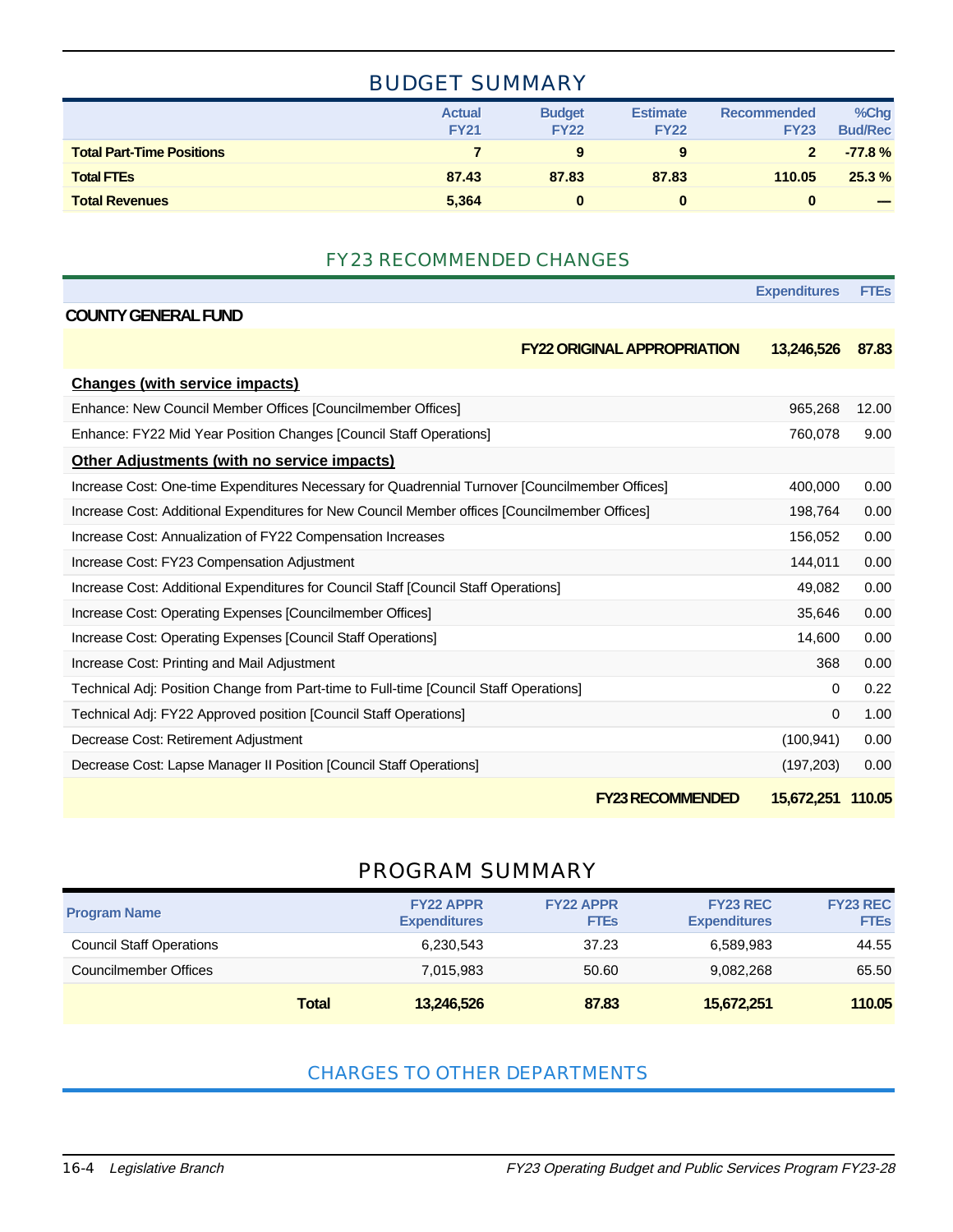|                                                  | Total               | 1.443.672 12.00               |                            | 2.093.942                      | 18.00                      |
|--------------------------------------------------|---------------------|-------------------------------|----------------------------|--------------------------------|----------------------------|
| Cable Television Communications Plan             | Cable TV            | 668.542                       | 5.00                       | 655.672                        | 5.00                       |
| NDA - Legislative Branch Communications Outreach | General Fund        | 775.130                       | 7.00                       | 1.438.270                      | 13.00                      |
| <b>COUNTY GENERAL FUND</b>                       |                     |                               |                            |                                |                            |
| <b>Charged Department</b>                        | <b>Charged Fund</b> | <b>FY22</b><br><b>Total\$</b> | <b>FY22</b><br><b>FTEs</b> | <b>FY23</b><br><b>Total</b> \$ | <b>FY23</b><br><b>FTEs</b> |
|                                                  |                     |                               |                            |                                |                            |

#### FUNDING PARAMETER ITEMS CE RECOMMENDED (\$000S)

| CE RECOMMENDED (\$000S)                                                                                                                                                                                         |             |             |             |             |             |             |
|-----------------------------------------------------------------------------------------------------------------------------------------------------------------------------------------------------------------|-------------|-------------|-------------|-------------|-------------|-------------|
| <b>Title</b>                                                                                                                                                                                                    | <b>FY23</b> | <b>FY24</b> | <b>FY25</b> | <b>FY26</b> | <b>FY27</b> | <b>FY28</b> |
| <b>COUNTY GENERAL FUND</b>                                                                                                                                                                                      |             |             |             |             |             |             |
| <b>EXPENDITURES</b>                                                                                                                                                                                             |             |             |             |             |             |             |
| <b>FY23 Recommended</b>                                                                                                                                                                                         | 15,672      | 15,672      | 15,672      | 15,672      | 15,672      | 15,672      |
| No inflation or compensation change is included in outyear projections.                                                                                                                                         |             |             |             |             |             |             |
| <b>Annualization of Positions Recommended in FY23</b>                                                                                                                                                           | $\bf{0}$    | 860         | 860         | 860         | 860         | 860         |
| New positions in the FY23 budget are generally assumed to be filled at least two months after the fiscal year begins. Therefore, the above<br>amounts reflect annualization of these positions in the outyears. |             |             |             |             |             |             |
| <b>Elimination of One-Time Items Recommended in FY23</b>                                                                                                                                                        | $\bf{0}$    | (400)       | (400)       | (400)       | (400)       | (400)       |
| Items recommended for one-time funding in FY23, including payouts for Council member and staff turnover, will be eliminated from the<br>base in the outyears.                                                   |             |             |             |             |             |             |
| <b>Labor Contracts</b>                                                                                                                                                                                          | $\bf{0}$    | 531         | 531         | 531         | 531         | 531         |
| These figures represent the estimated annualized cost of general wage adjustments, service increments, and other negotiated items.                                                                              |             |             |             |             |             |             |
| <b>Subtotal Expenditures</b>                                                                                                                                                                                    | 15,672      | 16,663      | 16,663      | 16,663      | 16,663      | 16,663      |

#### ANNUALIZATION OF FULL PERSONNEL COSTS

|                                | <b>FY23 Recommended</b> |             | <b>FY24 Annualized</b> |             |  |
|--------------------------------|-------------------------|-------------|------------------------|-------------|--|
|                                | <b>Expenditures</b>     | <b>FTEs</b> | <b>Expenditures</b>    | <b>FTEs</b> |  |
| New Council Member Offices     | 965.268                 | 12.00       | 1,654,745              | 12.00       |  |
| FY22 Mid Year Position Changes | 760.078                 | 9.00        | 930,103                | 9.00        |  |
| <b>Total</b>                   | 1,725,346               | 21.00       | 2,584,848              | 21.00       |  |

ï